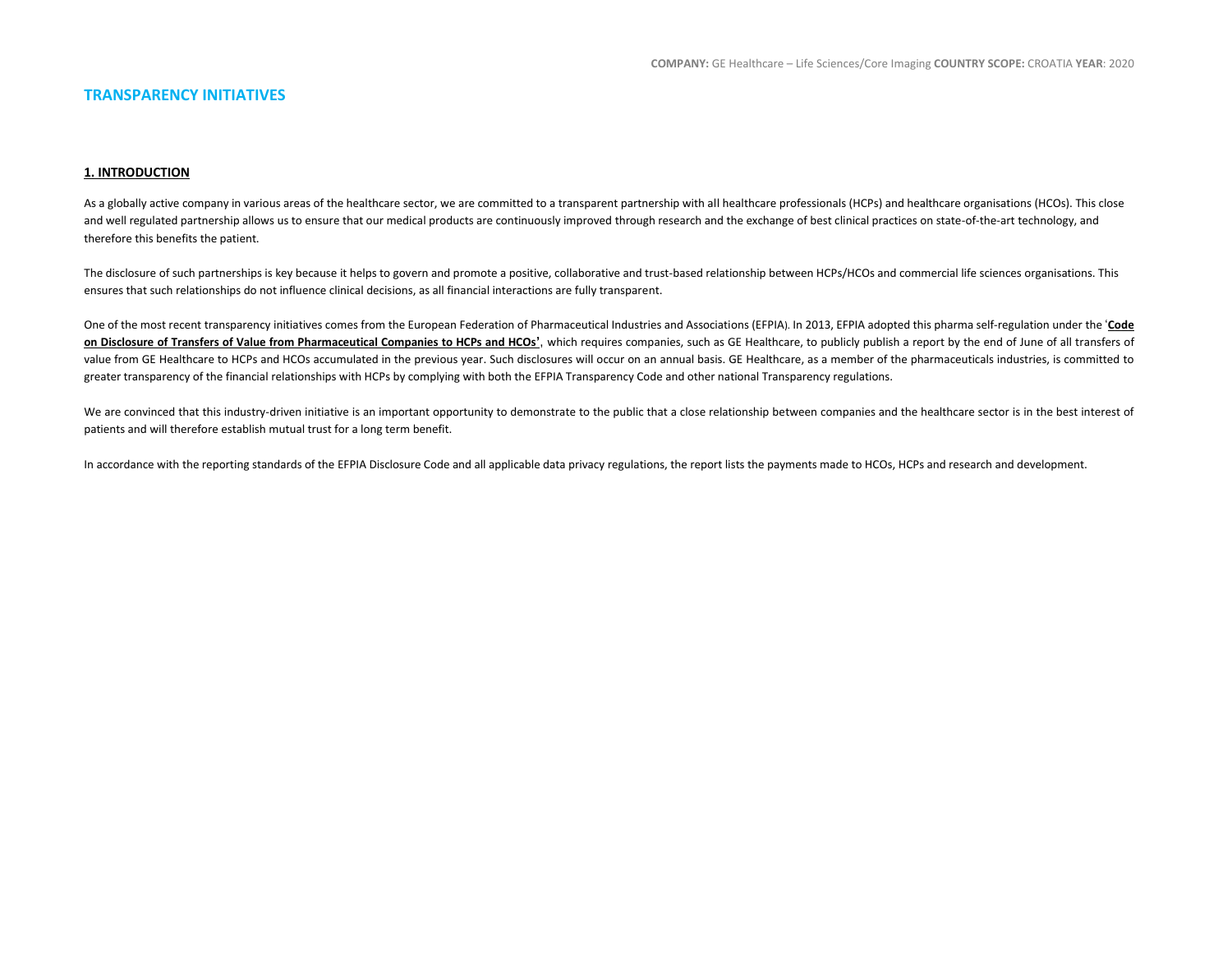# **2. EFPIA TEMPLATES**

# **CROATIAN VERSION**

| ייטוניה ייבודי השיוט                                                                                                                                                     |                                                                |                                                              |                                                    |                                                            | 0                                                                                                                                   |                                                                  |                                           |                                              |         |                                        |  | Datum obiane: 30 OS 2017         |
|--------------------------------------------------------------------------------------------------------------------------------------------------------------------------|----------------------------------------------------------------|--------------------------------------------------------------|----------------------------------------------------|------------------------------------------------------------|-------------------------------------------------------------------------------------------------------------------------------------|------------------------------------------------------------------|-------------------------------------------|----------------------------------------------|---------|----------------------------------------|--|----------------------------------|
| Ime i prezime                                                                                                                                                            | Zdravstve<br>ni radnik:<br>Grad<br>osobnog ili<br>profesionaln | Driava<br>profesionaln<br>og<br>prebivališta ili<br>siedišta | Primarna<br>adresa<br>profesionalne<br>djelatnosti | Jedinstvena<br>oznaka<br>driave<br><b>(OPCIONAL</b><br>NO) | Donacije<br>Zdravstvenim<br>organizacijama                                                                                          | 20.1B/ill                                                        | Troškovi u vezi Sastanaka £1.201A. (ii) i | Naknada za usluge £%<br>201A/iii) 201B/ii) 1 |         |                                        |  |                                  |
| $[$ čl. 19.1. $]$                                                                                                                                                        | 1206.7                                                         | $\mu$ l 20.6 v<br>vezë 1.211                                 | $12a$ 6)                                           | 12a6                                                       | 1201A(0.a)                                                                                                                          |                                                                  |                                           |                                              |         |                                        |  | <b>UKUPNO</b><br><b>GPOIONAL</b> |
|                                                                                                                                                                          |                                                                |                                                              |                                                    |                                                            | [el. 20.1.A.[i])                                                                                                                    | Iznos<br>sponzorstva<br>iz ugovora o<br>sponzorstvu              | Trošak<br>kotizacije                      | Putni<br>troškovi i<br>troškovi              | Naknada | Vezani<br>troškovi koji<br>suunnvoreni |  |                                  |
|                                                                                                                                                                          |                                                                |                                                              |                                                    |                                                            |                                                                                                                                     | sa<br>Zdravstveno<br>m<br>organizacijo<br>mitrecim<br>osobama (u |                                           |                                              |         |                                        |  |                                  |
| POJEDINA. NO OBJAYLJYANJE IMENA - jedan red po Zdravstvenom radniku (tj. svi Prijenosti Vijednosti tijekom godine po pojedina nom Zdravstvenom radniku biti: e zbrojeni: |                                                                |                                                              |                                                    |                                                            |                                                                                                                                     |                                                                  |                                           |                                              |         |                                        |  |                                  |
| BEKO PROKIC, DANIELA                                                                                                                                                     | DUBROVNIK Hrvatska                                             |                                                              | DR. ROKA<br>MISETICA 2                             |                                                            | dostupnost pojedina nog izvještaja treba biti osjqurana na zahtjev Primatelja ili nadletnih tijela vlasti, ve prema slu ajuž<br>N/A | N/A                                                              | 880                                       |                                              |         |                                        |  |                                  |
| DORČIĆ, DAVORI                                                                                                                                                           | <b>ZADAR</b>                                                   | Hrvatska                                                     | <b>BOZE</b><br>PERICICA <sub>5</sub>               |                                                            | NIA.                                                                                                                                | N/A                                                              | 880                                       |                                              |         |                                        |  |                                  |
| KASAP, DAMIR                                                                                                                                                             | ZADAR                                                          | Hrvatska                                                     | <b>BOZE</b><br>PERICICA <sub>5</sub>               |                                                            | <b>NIA</b>                                                                                                                          | N/A                                                              | 880                                       |                                              |         |                                        |  |                                  |
| SKOCAJ, VEDRAN                                                                                                                                                           | ZADAR                                                          | Hrvatska                                                     | <b>BOZE</b><br>PERICICA 5                          |                                                            | N/A                                                                                                                                 | N/A                                                              | 880                                       |                                              |         |                                        |  |                                  |
| KUHARIC, IVAN                                                                                                                                                            | ZAGREB                                                         | Hrvatska                                                     | VINOGRADSK<br>A 29.                                |                                                            | N/A                                                                                                                                 | N/A                                                              | 4335                                      | 3572                                         |         |                                        |  |                                  |
|                                                                                                                                                                          |                                                                |                                                              |                                                    |                                                            |                                                                                                                                     |                                                                  |                                           |                                              |         |                                        |  |                                  |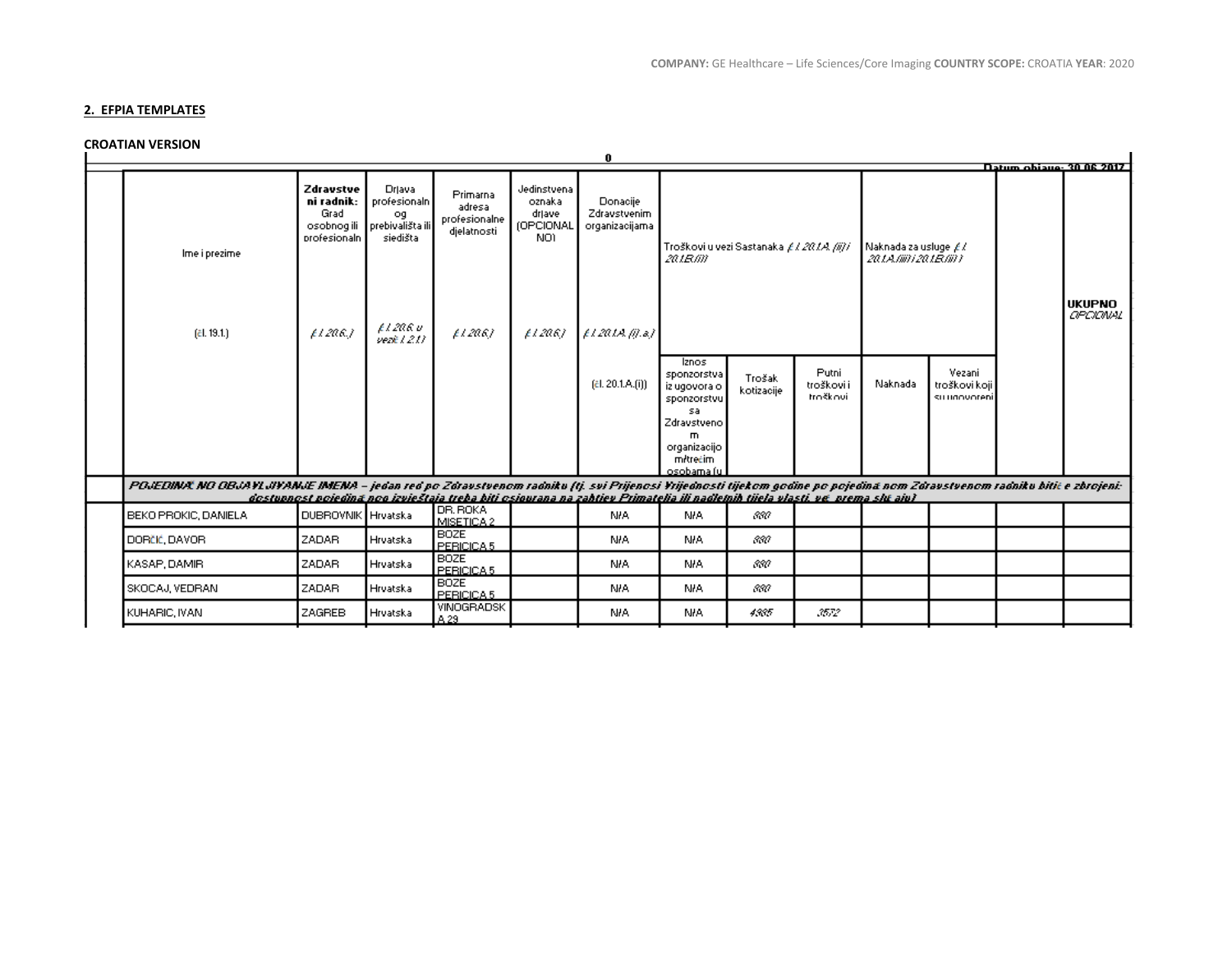|                    | BASIC, MIROSLAV                                                                                                                                                          | ZAGREB                            | Hrvatska        | <b>VINOGRADSK</b><br>A 29.                                                                                                   | N/A                | N/A                      |         | 5844        |  |   |             |       |
|--------------------|--------------------------------------------------------------------------------------------------------------------------------------------------------------------------|-----------------------------------|-----------------|------------------------------------------------------------------------------------------------------------------------------|--------------------|--------------------------|---------|-------------|--|---|-------------|-------|
|                    | VUKELIC MARKOVIC, MIRJANA                                                                                                                                                | <b>ZAGREB</b>                     | Hrvatska        | AV.GOJKA<br>SUSKA 6                                                                                                          | NIA.               | N/A                      |         | 3245        |  |   |             |       |
|                    | BAJRAMOVIC, DUBRAVKO                                                                                                                                                     | <b>ZAGREB</b>                     | Hrvatska        | KISPATICEVA                                                                                                                  | <b>NIA</b>         | <b>N/A</b>               |         | 4200        |  |   |             |       |
|                    | Banek, Sandra                                                                                                                                                            | VARAIDIN                          | Hrvatska        | <b>IVANA</b><br>MEŠTROVIĆA<br>BB                                                                                             | NIA.               | NIA.                     |         | 3413.       |  |   |             |       |
|                    | BARSIC OSTOJIC, SANJA                                                                                                                                                    | <b>ZAGREB</b>                     | Hrvatska        | <b>KISPATICEVA</b>                                                                                                           | NIA.               | <b>NIA</b>               |         | 8400        |  |   |             |       |
|                    | BOSILJ, DOROTEJA                                                                                                                                                         | VARAZDIN                          | <b>Hrvatska</b> | MESTROVICA                                                                                                                   | NIA.               | N/A                      |         | 7613.       |  |   |             |       |
|                    | HANIJAR, IVAN                                                                                                                                                            | NAŠICE.                           | Hrvatska        | <b>BANA</b><br>JELACICA 10                                                                                                   | NIA.               | N/A                      |         | 4200        |  |   |             |       |
|                    | MATÉ, DRAGICA                                                                                                                                                            | VUKOVAR                           | Hrvatska        | <b>BOLNIČKA 5</b>                                                                                                            | <b>NIA</b>         | <b>N/A</b>               |         | 4200.       |  |   |             |       |
|                    | OLJAČA, DRAGANA                                                                                                                                                          | <b>VUKOVAR</b>                    | Hrvatska        | <b>BOLNIČKA 5</b>                                                                                                            | <b>NIA</b>         | <b>NIA</b>               |         | 2874        |  |   |             |       |
|                    | PANDUROVIĆ, TIJANA                                                                                                                                                       | <b>VUKOVAR</b>                    | Hrvatska        | <b>BOLNIČKA 5</b>                                                                                                            | <b>NIA</b>         | <b>NIA</b>               |         | 2874        |  |   |             |       |
|                    | PAVOŠEVIĆ, LJILJANA                                                                                                                                                      | VIROVITICA Hrvatska               |                 | GAJEVA 21                                                                                                                    | NIA                | <b>NIA</b>               |         | 4200        |  |   |             |       |
|                    | PLEČKO, DAMIR                                                                                                                                                            | <b>KRPINSKE</b><br><b>TOPLICE</b> | Hrvatska        | <b>LJUDEVITA</b><br>GAJA 2                                                                                                   | NIA.               | N/A                      |         | 4200        |  |   |             |       |
|                    | <b>RADUMILO KLARIC, IRENA</b>                                                                                                                                            | <b>ZAGREB</b>                     | Hrvatska        | <b>KISPATICEVA</b>                                                                                                           | <b>NIA</b>         | <b>N/A</b>               |         | 4200        |  |   |             |       |
|                    | SUHEAR MANSUR, AGEEL                                                                                                                                                     | <b>VUKOVAR</b>                    | Hrvatska        | <b>ZUPANIJSKA</b>                                                                                                            | NIA.               | <b>N/A</b>               |         | 4200        |  |   |             |       |
|                    | Grzelia, Jurica                                                                                                                                                          | ZAGREB                            | Hrvatska        | KISPATICEVA<br><b>KRESIMIROVA</b>                                                                                            | <b>NIA</b>         | <b>NIA</b>               | 1400    | 2373        |  |   |             |       |
|                    | RAC, SONJA                                                                                                                                                               | <b>RIJEKA</b>                     | Hrvatska        |                                                                                                                              | NIA.               | N/A                      |         | 11173       |  |   |             |       |
|                    | OSTALO. ŜTO NIJE UKLJU ENO GORE: kada zbog postojanja pravnih zapreka podatak nije mogu e objaviti pojedina no                                                           |                                   |                 |                                                                                                                              |                    |                          |         |             |  |   |             |       |
| <b>Zdravstve</b>   | Zbirno obiavlijvanje s naslova Prijenosa Vrijednosti Primateljima - $\epsilon/222$                                                                                       |                                   |                 |                                                                                                                              | NIA.               | <b>N/A</b>               | 20 O.SO | 51064<br>73 |  |   |             | 71154 |
|                    | Ukupni broi Primatelia kod zbirne obiave -¿/2022<br>% broja Primatelja kod zbirnog objavljivanja u odnosu na ukupni broj i                                               |                                   |                 |                                                                                                                              | <b>NIA</b><br>NRA. | <b>NRA</b><br><b>NRA</b> | 53%     | 43%         |  |   |             |       |
|                    | POJEDINA. NO OBJAYLJYANJE IMENA - jedan red po Zdravstvenoj organizaciji (ti, svi Prijenosi Yrijednosti tijekom godine po pojedina nom Zdravstvenoj organizaciji biti: e |                                   |                 |                                                                                                                              |                    |                          |         |             |  |   |             |       |
|                    |                                                                                                                                                                          |                                   |                 | dostupnost pojedinā nog izvieštaja treba biti osigurana na zahtiev Primatelia ili nadlelnih tijela vlasti, vei prema slu aju |                    |                          |         |             |  |   |             |       |
|                    |                                                                                                                                                                          |                                   |                 |                                                                                                                              |                    |                          |         |             |  |   |             |       |
|                    | CROATIAN SOCIETY OF<br>CARDIOLOGY                                                                                                                                        |                                   |                 |                                                                                                                              |                    | 12 000                   |         |             |  |   | 12 aaa      |       |
| organizacija       | <b>INVASIVE AND INTERVENTIONAL</b><br>CARDIOLOGY DRI                                                                                                                     |                                   |                 |                                                                                                                              |                    | 4400                     |         |             |  |   | 4400 -      |       |
|                    | VORKING GROUP FOR<br>INTERVENTIONAL CARDIOLOGY                                                                                                                           |                                   |                 |                                                                                                                              |                    | ro acc                   |         |             |  |   | n aac       |       |
| Zdravstvena        | OSTALO, ŠTO NIJE UKLJU. ENO GORE: kada zbog postojanja pravnih zapreka podatak nije mogu e objaviti pojedina no                                                          |                                   |                 |                                                                                                                              |                    |                          |         |             |  |   |             |       |
|                    | Zbirno objavljivanje s naslova Prijenosa Vrijednosti Primateljima +t/2022.                                                                                               |                                   |                 |                                                                                                                              |                    |                          |         |             |  |   |             |       |
|                    | Ukupni broj Primatelja kod zbirne objave -i / 202.                                                                                                                       |                                   |                 |                                                                                                                              |                    |                          |         |             |  |   |             |       |
|                    | % htois Primatelia kod zhirnon ohiavliivania u odnosu na ukunni htoi-                                                                                                    |                                   |                 |                                                                                                                              |                    |                          |         |             |  |   |             |       |
|                    |                                                                                                                                                                          |                                   |                 |                                                                                                                              |                    |                          |         |             |  |   |             |       |
| <b>ZBIR</b>        |                                                                                                                                                                          |                                   |                 |                                                                                                                              |                    |                          |         |             |  |   |             |       |
| Istraliv<br>anje i |                                                                                                                                                                          |                                   |                 | Prijenos Vrijednosti u svrhu Istrajivanja i Razvoja prema definiciji iz čl. 21.2.2                                           |                    |                          |         |             |  | a |             |       |
| Razvoi             |                                                                                                                                                                          |                                   |                 |                                                                                                                              |                    |                          |         |             |  |   |             |       |
|                    |                                                                                                                                                                          |                                   |                 |                                                                                                                              |                    |                          |         |             |  |   | HFX 188 246 |       |

**ENGLISH EFPIA VERSION**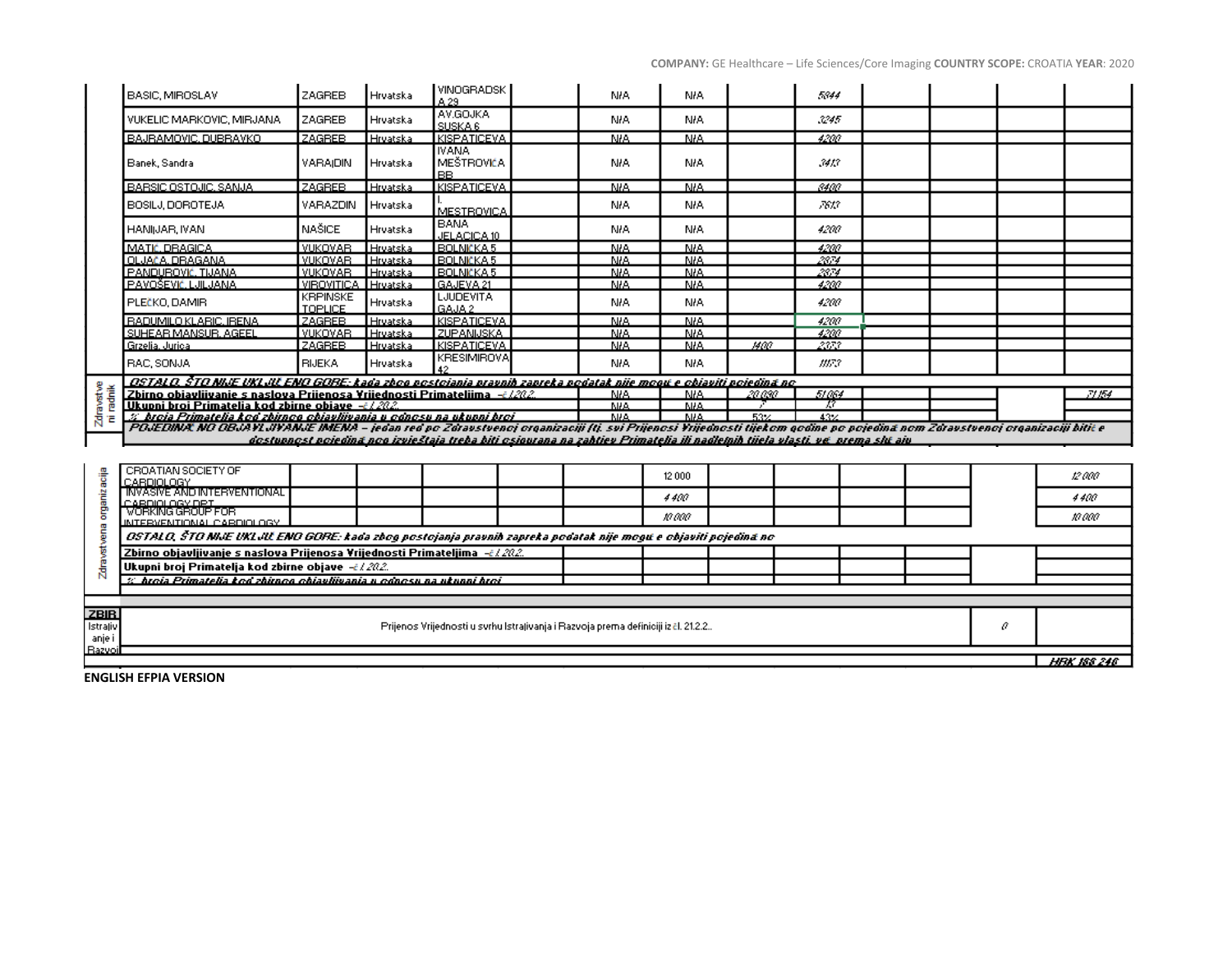|  |            |                                                                                              |                                                                                     |                                                                                                                                                                                                                                |                                                                                                                                                                                                                                |                                                   | <b>Schedule 2 - EFPIA TEMPLATE</b><br>Article 2 - Section 2.03 |                                                                                                     |                                  |                          |                                                              |                                                                                       |                                                                                |                        |
|--|------------|----------------------------------------------------------------------------------------------|-------------------------------------------------------------------------------------|--------------------------------------------------------------------------------------------------------------------------------------------------------------------------------------------------------------------------------|--------------------------------------------------------------------------------------------------------------------------------------------------------------------------------------------------------------------------------|---------------------------------------------------|----------------------------------------------------------------|-----------------------------------------------------------------------------------------------------|----------------------------------|--------------------------|--------------------------------------------------------------|---------------------------------------------------------------------------------------|--------------------------------------------------------------------------------|------------------------|
|  |            | <b>Full Name</b>                                                                             | <b>HCPs: City of</b><br><b>Principal Practice</b><br>HCOst city where<br>registered | Country of Principal<br>Practice                                                                                                                                                                                               | Principal Practice Address                                                                                                                                                                                                     | Unique<br>country local<br>identifyer<br>OPTIONAL |                                                                | Contribution to costs of Events / Art. S.Of.1.b & S.Of.2.b/                                         |                                  |                          | Fee for service and consultancy (Art.<br>S.01.1c & S.01.2.c) |                                                                                       |                                                                                |                        |
|  |            | (Art. 1.01)                                                                                  | (Art, S)                                                                            | (Schedule I)                                                                                                                                                                                                                   | (Art, S)                                                                                                                                                                                                                       | (Art, S)                                          | Donations and<br>Grants to HCOs<br>Art.S. Olt.a)               | Sponsorship<br>agreements with<br>HCOs / third parties  <br>appointed by HCOs<br>to manage an Event | <b>Registration Fees</b>         | Travel &<br>Accomodation | Fees                                                         | Related<br>expenses<br>agreed in the fee<br>for service or<br>consultancy<br>contract | Transfers of<br>Value re Research<br>& Development as<br>defined //4zc<br>5.04 | <b>TOTAL</b><br>ортюми |
|  |            |                                                                                              |                                                                                     |                                                                                                                                                                                                                                | INDIVIDUAL NAMED DISCLOSURE - one line per NCP (i.e. all transfers of value during a year for an individual HCP will be summed up: itemiostics should be available for the individual Recipient or public authorities' consult |                                                   |                                                                |                                                                                                     |                                  |                          |                                                              |                                                                                       |                                                                                |                        |
|  |            | <b>BEKO PROKIC, DANIELA</b>                                                                  | <b>DUBROVNIK</b>                                                                    | Hrvatska                                                                                                                                                                                                                       | DR. ROKA MISETICA 2                                                                                                                                                                                                            |                                                   | N/A                                                            | <b>N/A</b>                                                                                          | 880                              |                          |                                                              |                                                                                       |                                                                                | 880                    |
|  |            | DORČIĆ, DAVOR                                                                                | ZADAR                                                                               | Hrvatska                                                                                                                                                                                                                       | <b>BOZE PERICICA 5</b>                                                                                                                                                                                                         |                                                   | <b>N/A</b>                                                     | <b>N/A</b>                                                                                          | 880                              |                          |                                                              |                                                                                       |                                                                                | 880                    |
|  |            | KASAP, DAMIR                                                                                 | ZADAR                                                                               | Hrvatska                                                                                                                                                                                                                       | <b>BOZE PERICICA 5</b>                                                                                                                                                                                                         |                                                   | N/A                                                            | <b>N/A</b>                                                                                          | 880                              |                          |                                                              |                                                                                       |                                                                                | 880                    |
|  |            | SKOCAJ, VEDRANI                                                                              | ZADAR                                                                               | Hrvatska                                                                                                                                                                                                                       | <b>BOZE PERICICA 5</b>                                                                                                                                                                                                         |                                                   | N/A                                                            | <b>N/A</b>                                                                                          | 880                              |                          |                                                              |                                                                                       |                                                                                | 880                    |
|  |            | KUHARIC, IVAN                                                                                | ZAGREB                                                                              | Hrvatska                                                                                                                                                                                                                       | VINOGRADSKA 29                                                                                                                                                                                                                 |                                                   | N/A                                                            | <b>N/A</b>                                                                                          | 4.985                            | 5572                     |                                                              |                                                                                       |                                                                                | 8557                   |
|  |            | <b>BASIC, MIROSLAV</b>                                                                       | ZAGREB                                                                              | Hrvatska                                                                                                                                                                                                                       | VINOGRADSKA 29                                                                                                                                                                                                                 |                                                   | <b>N/A</b>                                                     | <b>N/A</b>                                                                                          |                                  | 5844                     |                                                              |                                                                                       |                                                                                | 5844                   |
|  |            | VUKELIC MARKOVIC, MIRJANA                                                                    | ZAGREB                                                                              | Hrvatska                                                                                                                                                                                                                       | AV.GOJKA SUSKA 6                                                                                                                                                                                                               |                                                   | <b>N/A</b>                                                     | <b>N/A</b>                                                                                          |                                  | 5245                     |                                                              |                                                                                       |                                                                                | 3245                   |
|  |            | BAJRAMOVIC, DUBRAVKO                                                                         | ZAGREB                                                                              | Hrvatska                                                                                                                                                                                                                       | KISPATICEVA 12                                                                                                                                                                                                                 |                                                   | <b>N/A</b>                                                     | <b>N/A</b>                                                                                          |                                  | 4200                     |                                                              |                                                                                       |                                                                                | 4200                   |
|  |            | Banek, Sandra                                                                                | VARAIDIN                                                                            | Hrvatska                                                                                                                                                                                                                       | IVANA MEŠTROVIĆA BB                                                                                                                                                                                                            |                                                   | <b>N/A</b>                                                     | <b>N/A</b>                                                                                          |                                  | 5415                     |                                                              |                                                                                       |                                                                                | 3413                   |
|  |            | <b>BARSIC OSTOJIC, SANJA</b>                                                                 | ZAGREB                                                                              | Hrvatska                                                                                                                                                                                                                       | KISPATICEVA 12                                                                                                                                                                                                                 |                                                   | <b>N/A</b>                                                     | <b>N/A</b>                                                                                          |                                  | 8400                     |                                                              |                                                                                       |                                                                                | 8400                   |
|  |            |                                                                                              | VARAZDIN                                                                            |                                                                                                                                                                                                                                |                                                                                                                                                                                                                                |                                                   | <b>N/A</b>                                                     | <b>N/A</b>                                                                                          |                                  |                          |                                                              |                                                                                       |                                                                                | 7613                   |
|  |            | BOSILJ, DOROTEJA                                                                             |                                                                                     | Hrvatska                                                                                                                                                                                                                       | I. MESTROVICA 1                                                                                                                                                                                                                |                                                   |                                                                |                                                                                                     |                                  | 7815                     |                                                              |                                                                                       |                                                                                |                        |
|  |            | HANIDAR, IVAN                                                                                | NAŠICE                                                                              | Hrvatska                                                                                                                                                                                                                       | <b>BANA JELACICA 10</b>                                                                                                                                                                                                        |                                                   | <b>N/A</b>                                                     | <b>N/A</b>                                                                                          |                                  | 4200                     |                                                              |                                                                                       |                                                                                | 4200                   |
|  |            | MATIČ, DRAGICA                                                                               | VUKOVAR                                                                             | Hrvatska                                                                                                                                                                                                                       | BOLNIČKA 5                                                                                                                                                                                                                     |                                                   | <b>N/A</b>                                                     | <b>N/A</b>                                                                                          |                                  | 4200                     |                                                              |                                                                                       |                                                                                | 4200                   |
|  |            | OLJAČA, DRAGANA                                                                              | VUKOVAR                                                                             | Hrvatska                                                                                                                                                                                                                       | <b>BOLNIČKA 5</b>                                                                                                                                                                                                              |                                                   | <b>N/A</b>                                                     | <b>N/A</b>                                                                                          |                                  | 2874                     |                                                              |                                                                                       |                                                                                | 2874                   |
|  |            | PANDUROVIĆ, TIJANA                                                                           | VUKOVAR                                                                             | Hrvatska                                                                                                                                                                                                                       | BOLNIČKA 5                                                                                                                                                                                                                     |                                                   | <b>N/A</b>                                                     | <b>N/A</b>                                                                                          |                                  | 2874                     |                                                              |                                                                                       |                                                                                | 2874                   |
|  | <b>ACR</b> | PAVOŠEVIĆ, LJILJANA                                                                          | VIROVITICA                                                                          | Hrvatska                                                                                                                                                                                                                       | GAJEVA 21                                                                                                                                                                                                                      |                                                   | <b>N/A</b>                                                     | <b>N/A</b>                                                                                          |                                  | 4200                     |                                                              |                                                                                       |                                                                                | 4200                   |
|  |            | PLEČKO, DAMIR                                                                                | KRPINSKE<br><b>CORLICE</b>                                                          | Hrvatska                                                                                                                                                                                                                       | LJUDEVITA GAJA 2                                                                                                                                                                                                               |                                                   | <b>N/A</b>                                                     | <b>N/A</b>                                                                                          |                                  | 4200                     |                                                              |                                                                                       |                                                                                | 4200                   |
|  |            | RADUMILO KLARIC, IRENA                                                                       | ZAGREB                                                                              | Hrvatska                                                                                                                                                                                                                       | KISPATICEVA 12                                                                                                                                                                                                                 |                                                   | <b>N/A</b>                                                     | <b>N/A</b>                                                                                          |                                  | 4200                     |                                                              |                                                                                       |                                                                                | 4200                   |
|  |            | SUHEAR MANSUR, AGEEL                                                                         | VUKOVAR                                                                             | Hrvatska                                                                                                                                                                                                                       | ZUPANIJSKA 35                                                                                                                                                                                                                  |                                                   | <b>N/A</b>                                                     | <b>N/A</b>                                                                                          |                                  | 4200                     |                                                              |                                                                                       |                                                                                | 4200                   |
|  |            | Greelja, Jurica                                                                              | ZAGREB                                                                              | Hrvatska                                                                                                                                                                                                                       | KISPATICEVA 12                                                                                                                                                                                                                 |                                                   | <b>N/A</b>                                                     | <b>N/A</b>                                                                                          | 1400                             | 2575                     |                                                              |                                                                                       |                                                                                | 3773                   |
|  |            | RAC, SONJA                                                                                   | <b>RIJEKA</b>                                                                       | Hrvatska                                                                                                                                                                                                                       | KRESIMIROVA 42                                                                                                                                                                                                                 |                                                   | N/A                                                            | <b>N/A</b>                                                                                          |                                  | mms                      |                                                              |                                                                                       |                                                                                | 11173                  |
|  |            |                                                                                              |                                                                                     |                                                                                                                                                                                                                                | OTHER, NOT INCLUDED ABOVE - where information cannot be disclosed on an indi                                                                                                                                                   |                                                   |                                                                |                                                                                                     | .<br>Wal basis for legal reasons |                          |                                                              |                                                                                       |                                                                                |                        |
|  |            | Aggregate amount attributable to transfers of value to such Recipients $+4\pi\ell\beta\beta$ |                                                                                     |                                                                                                                                                                                                                                |                                                                                                                                                                                                                                |                                                   |                                                                | <b>N/A</b>                                                                                          | 20090                            | 51064                    |                                                              |                                                                                       | <b>N/A</b>                                                                     | 71154                  |
|  |            | <b>Number of Recipients</b> (named list, where appropriate) - Art. 3.2                       |                                                                                     |                                                                                                                                                                                                                                |                                                                                                                                                                                                                                |                                                   | <b>N/A</b>                                                     | <b>N/A</b>                                                                                          | $\bar{r}$                        | ĸ                        |                                                              |                                                                                       | <b>N/A</b>                                                                     |                        |
|  |            | 2 of total transfers of value to individual NCPs                                             |                                                                                     | $-$ Art. 3.2                                                                                                                                                                                                                   |                                                                                                                                                                                                                                |                                                   | <b>N/A</b>                                                     | <b>N/A</b>                                                                                          | 531                              | 4.81                     |                                                              |                                                                                       | <b>N/A</b>                                                                     |                        |
|  |            |                                                                                              |                                                                                     | INDIVIDUAL NAMED DISCLOSURE - one line per NCO (i.e. all transfers of value during a your for an individual NCO will be summed up: itemization should be available for the individual Recipient or public authorities' consult |                                                                                                                                                                                                                                |                                                   |                                                                |                                                                                                     |                                  |                          |                                                              |                                                                                       |                                                                                |                        |
|  |            | CROATIAN SOCIETY OF CARDIOLOGY                                                               |                                                                                     |                                                                                                                                                                                                                                |                                                                                                                                                                                                                                |                                                   |                                                                | 12000                                                                                               |                                  |                          |                                                              |                                                                                       |                                                                                | 12000                  |
|  |            | INVASIVE AND INTERVENTIONAL<br>CARDIOLOGY DPT                                                |                                                                                     |                                                                                                                                                                                                                                |                                                                                                                                                                                                                                |                                                   |                                                                | 4400                                                                                                |                                  |                          |                                                              |                                                                                       |                                                                                | 4400                   |
|  |            | WORKING GROUP FOR<br>INTERVENTIONAL CARDIOLOGY OF THE<br>CROATIAN CARDIAC SOCIETY            |                                                                                     |                                                                                                                                                                                                                                |                                                                                                                                                                                                                                |                                                   |                                                                | 10000                                                                                               |                                  |                          |                                                              |                                                                                       |                                                                                | 10000                  |
|  |            |                                                                                              |                                                                                     |                                                                                                                                                                                                                                | CTHER, NOT INCLUDED ABOVE - where information cannot be disclosed on an individual basis for legal reasons                                                                                                                     |                                                   |                                                                |                                                                                                     |                                  |                          |                                                              |                                                                                       |                                                                                |                        |
|  |            | Aggregate amount attributable to transfers of value to such Recipients $+3\pi/3\beta$        |                                                                                     |                                                                                                                                                                                                                                |                                                                                                                                                                                                                                |                                                   |                                                                |                                                                                                     |                                  |                          |                                                              |                                                                                       | <b>N/A</b>                                                                     |                        |
|  | <b>S</b>   | <b>Number of Recipients</b> [named list, where appropriate] - Art. S.2.                      |                                                                                     |                                                                                                                                                                                                                                |                                                                                                                                                                                                                                |                                                   |                                                                |                                                                                                     |                                  |                          |                                                              |                                                                                       | <b>N/A</b>                                                                     |                        |
|  |            | 2 of total transfers of value to individual HCOs - Art. 3.2                                  |                                                                                     |                                                                                                                                                                                                                                |                                                                                                                                                                                                                                |                                                   |                                                                |                                                                                                     |                                  |                          |                                                              |                                                                                       | <b>N/A</b>                                                                     | <b>N/A</b>             |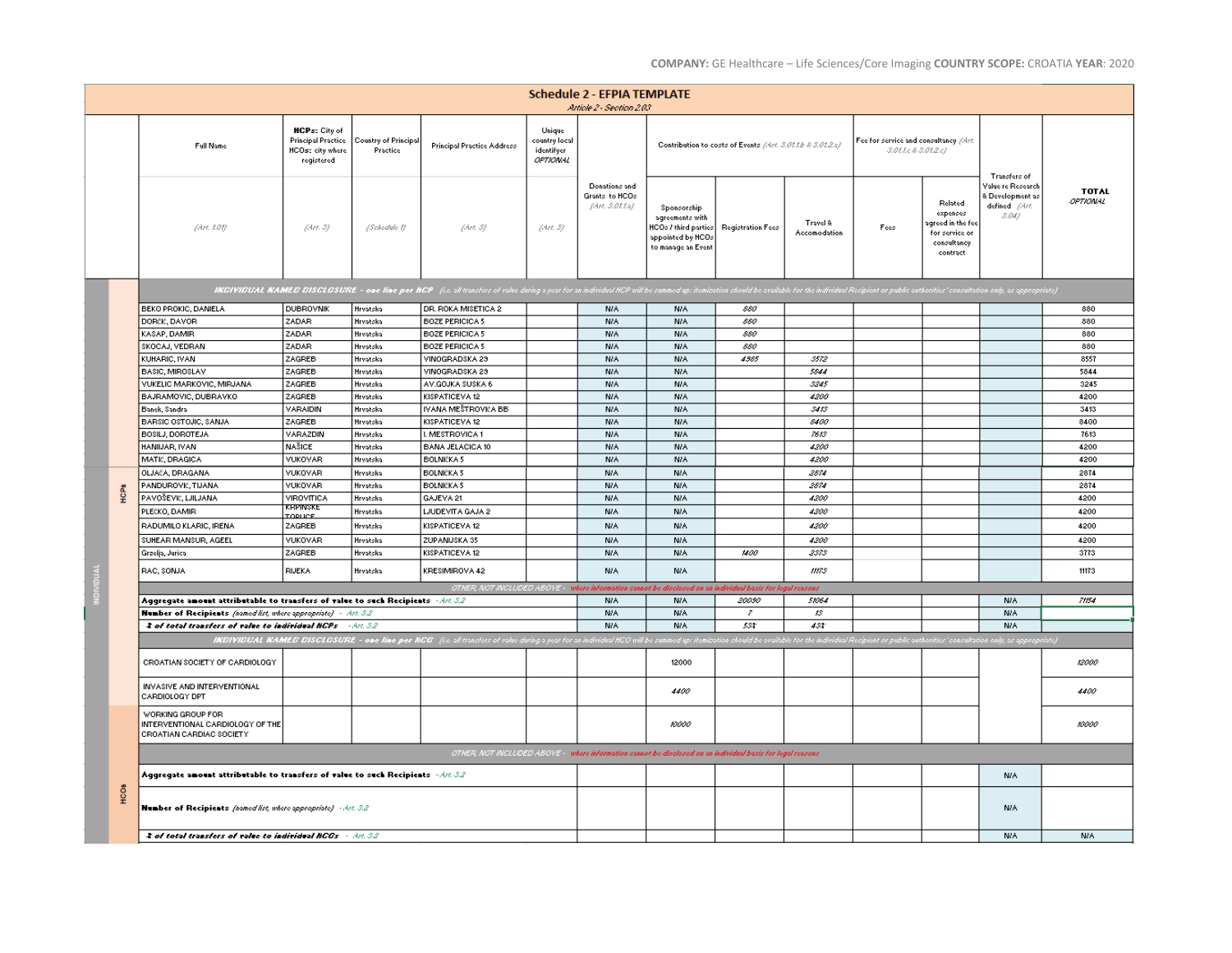**COMPANY:** GE Healthcare – Life Sciences/Core Imaging **COUNTRY SCOPE:** CROATIA **YEAR**: 2020

|  | Transfers of Value Research & Development |  |  |  |  |  |  |  |  |  |  |                    |
|--|-------------------------------------------|--|--|--|--|--|--|--|--|--|--|--------------------|
|  |                                           |  |  |  |  |  |  |  |  |  |  |                    |
|  |                                           |  |  |  |  |  |  |  |  |  |  | <b>HFK 188 240</b> |

## **3. METHODOLOGY**

The purpose of this methodology is to clarify how the EFPIA/IFI Disclosure Code requirements have been implemented within the pharmaceutical business of GE Healthcare (GEHC) and its compliance programs. Any deviations from the EFPIA Disclosure Code that have been transposed into the IFI Disclosure Code have been taken into account.

## **1. Disclosable Transfers of Value**

In line with the EFPIA requirements, the following transactions are in scope of each local EFPIA report:

## **1.1 Event support**

GEHC may support a third-party organized event in the form of a sponsorship. If the event is organized by a third party (e.g. event organizer, travel agency) then the healthcare association responsible for the content of the educational program will be listed as the recipient of this transfer of value.

*Example: GEHC is represented with a booth space during a medical congress*

Where permitted under local law/code, GEHC may pay or reimburse modest travel, living, and registration expenses for HCPs attending a GE-led event or a third party event such as a third party congress. If a travel agency is being used to organize travel arrangements, the administrative fee for this service will not be reported.

*Example: GEHC is paying the registration fee for an HCP to support his/her participation in a medical congress*

## **1.2 Service and Consultancy**

GEHC may engage an HCP to provide consulting services to fulfill a legitimate business need. Examples of consulting services include speaking engagements, product training, advisory board participation, review/input on publications, and product input. The published amount is the same as the amount agreed in the underlying contract. *Example: An HCP is hired to provide input on GEHC's product*

## **1.3 Grant**

GEHC may provide funding or in-kind support of medical education programs (e.g., grand rounds, fellowships, scholarships) in the form of educational grants. The published amount is the same as the amount agreed in the underlying contract.

*Example: GEHC is paying for medical books.*

## **1.4 Donation**

GEHC may donate money, products or services to legitimate charitable organizations. The published amount is the same as the amount agreed in the underlying contract. *Example: GEHC is providing a cash donation to a non-profit organization to support their work.*

## **1.5 Research**

GEHC may contract an HCP, an HCI (e.g., the site or investigator) or contract research organization (CRO) to conduct research. The published amount is the same as the amount agreed in the underlying contract. *Example: GEHC is hiring a CRO to do clinical study*

## **2. Recipients of Transfers of Value**